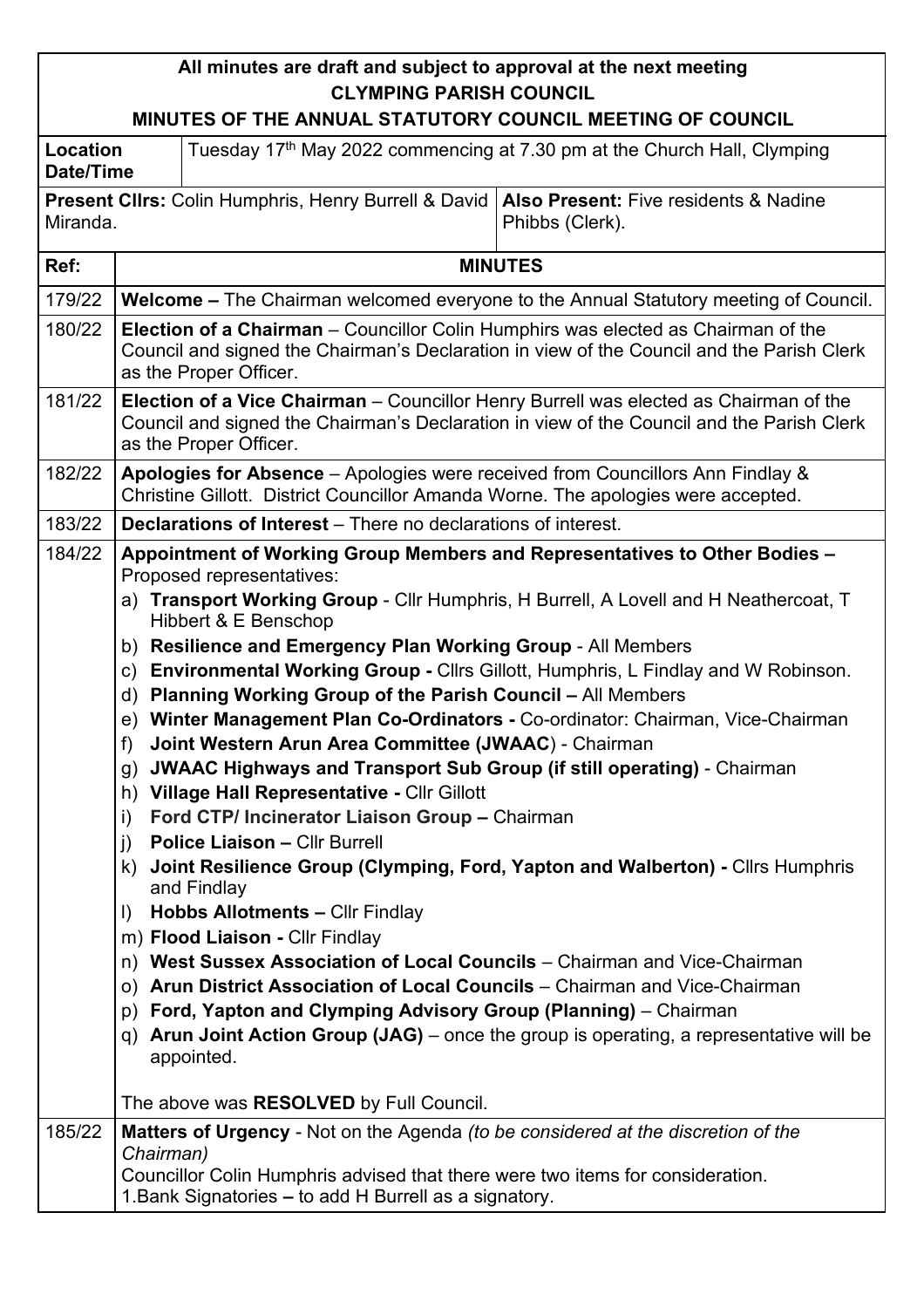|        | Resolution 17 <sup>th</sup> May 2022 - It was resolved that - The authorised signatories in the current<br>mandate, for the accounts detailed in section 1.3, be changed in accordance with section<br>authorised signatories.<br>2. Parish Online Subscription - Parish and Town Councils are able to utilise the Parish<br>Online GIS mapping system that supports a variety of local authority activities.<br>At Full Council 29 <sup>th</sup> November 2021, minute item 137/21 the Parish Online License – The<br>WSALC invoice for £60 annual fee was approved (Oct - Oct).<br>However, WSALC has advised parishes that WSALC was unable to recover the amount<br>from subscribing parishes so their Board has decided to end the arrangement.<br>Parish Online (geoxphere) has now offered Parishes a discounted rate of 50% from 9 <sup>th</sup> May<br>2022 for one year at £100. It was agreed that this item will be discussed at the next meeting<br>of the Planning Working Group.                                                                                                                                                                                                                                                                                                                                                                                                                                                   |
|--------|---------------------------------------------------------------------------------------------------------------------------------------------------------------------------------------------------------------------------------------------------------------------------------------------------------------------------------------------------------------------------------------------------------------------------------------------------------------------------------------------------------------------------------------------------------------------------------------------------------------------------------------------------------------------------------------------------------------------------------------------------------------------------------------------------------------------------------------------------------------------------------------------------------------------------------------------------------------------------------------------------------------------------------------------------------------------------------------------------------------------------------------------------------------------------------------------------------------------------------------------------------------------------------------------------------------------------------------------------------------------------------------------------------------------------------------------------|
|        | The above was RESOLVED by Full Council.                                                                                                                                                                                                                                                                                                                                                                                                                                                                                                                                                                                                                                                                                                                                                                                                                                                                                                                                                                                                                                                                                                                                                                                                                                                                                                                                                                                                           |
|        | 186/22   Public Opportunity<br>A resident enquired regarding the proposed Horsemere Green Lane pavement.<br>This item will be discussed under agenda item 15 and will referred to the Transport Working<br>Group for further discussion.                                                                                                                                                                                                                                                                                                                                                                                                                                                                                                                                                                                                                                                                                                                                                                                                                                                                                                                                                                                                                                                                                                                                                                                                          |
| 187/22 | <b>Minutes</b> – Minutes of the Full Council Meeting held on the $22^{nd}$ March 2022 were confirmed<br>and signed by the Chairman as a true record.                                                                                                                                                                                                                                                                                                                                                                                                                                                                                                                                                                                                                                                                                                                                                                                                                                                                                                                                                                                                                                                                                                                                                                                                                                                                                              |
| 188/22 | Matters Arising from the minutes - There were no matters arising.                                                                                                                                                                                                                                                                                                                                                                                                                                                                                                                                                                                                                                                                                                                                                                                                                                                                                                                                                                                                                                                                                                                                                                                                                                                                                                                                                                                 |
| 189/22 | <b>Vacancies for Councillors</b><br>Council noted that there are two vacancies that may be filled by co-option if candidates come<br>forward.                                                                                                                                                                                                                                                                                                                                                                                                                                                                                                                                                                                                                                                                                                                                                                                                                                                                                                                                                                                                                                                                                                                                                                                                                                                                                                     |
| 190/22 | <b>Comments from County and District Councillors</b><br>District Councillor Amanda Worne not in attendance.<br>WSCC Councillor Jacky Pendleton not in attendance.                                                                                                                                                                                                                                                                                                                                                                                                                                                                                                                                                                                                                                                                                                                                                                                                                                                                                                                                                                                                                                                                                                                                                                                                                                                                                 |
| 191/22 | Police Report Councillor Henry Burrell reported the following:<br>There has been no reported crimes in the village, however, there has been an increase in<br>fly tipping, specifically with breaking ins at yards and dumping items. There are concerns<br>with lack of control with dog walkers when passing livestock.                                                                                                                                                                                                                                                                                                                                                                                                                                                                                                                                                                                                                                                                                                                                                                                                                                                                                                                                                                                                                                                                                                                         |
| 192/22 | <b>Planning</b><br>a. Applications: To consider comment on current applications including:<br>There were no applications to consider<br>b. To note comments submitted between meetings -<br><b>CM/13/22/DOC</b> Observations to be received by 14th April<br>Approval of details reserved by condition imposed under ref W/4000227 (CM/18/19/PL)<br>relating to Condition Nos 7 - surface water drainage and 8 - discharge flows to<br>watercourses.<br>Land at the Entrance to Waterford Gardens Horsemere Green Lane Climping - No<br><b>Objection</b><br>CM/14/22/PL Observations to be received by 30th April 2022<br>Use of land for Class B8 (Storage) for caravan storage (resubmission of CM/64/21/PL). This<br>application may affect the setting of a listed building and is in CIL Zone 3 (Zero Rated) as<br>other development.<br>Land adjacent to Church Farm Barn Horsemere Green Lane Climping - Objection<br>CM/16/22/DOC Observations to be received by 30th April 2022<br>Approval of details reserved by condition imposed under CM/18/21/PL relating to condition<br>10-surface water drainage.<br>Mistletoe Farm Horsemere Green Lane Climping - No Objection, submit comment to<br>request permission is subject to the applicant providing or funding the provision of a<br>permanent kerbed public pavement adjoining the east and west access to the site.<br>CM/8/22/DOC Observations to be received by 30th April 2022 |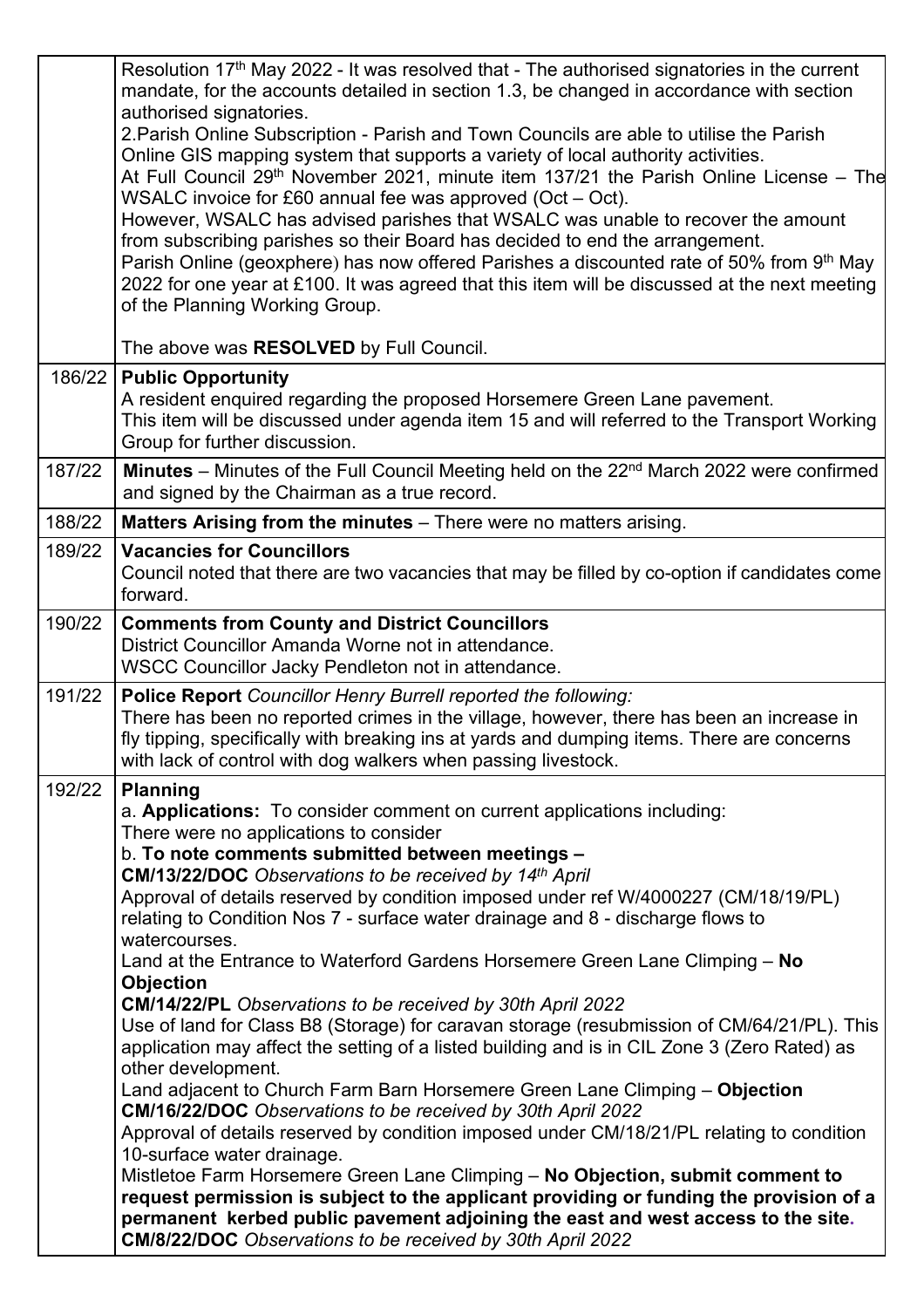|        | Approval of details reserved by condition imposed under ref CM/51/20/L relating to<br>Condition No 1 - schedule of materials and finishes to be used for external walls and roofs.<br>Kents Farm House Brookpit Lane Climping - No Objection, submit comment as long as<br>approved materials are used<br>c. Planning Working Group                                                                                                                                                                                                                                                                                                                                                                                                                                                                                                                                     |  |  |  |  |  |  |  |
|--------|-------------------------------------------------------------------------------------------------------------------------------------------------------------------------------------------------------------------------------------------------------------------------------------------------------------------------------------------------------------------------------------------------------------------------------------------------------------------------------------------------------------------------------------------------------------------------------------------------------------------------------------------------------------------------------------------------------------------------------------------------------------------------------------------------------------------------------------------------------------------------|--|--|--|--|--|--|--|
|        | APP/C3810/W/22/3293935, Y/71/21/OUT Representations to be received by the 5th May<br>2022                                                                                                                                                                                                                                                                                                                                                                                                                                                                                                                                                                                                                                                                                                                                                                               |  |  |  |  |  |  |  |
|        | Outline Application With Access For Up To 73 No. New Dwellings (But Retaining Oak Trees<br>& Little Meadow Dwellings), 405 Sqm Of New Light Industrial Buildings As Part Of An<br>Enlarged Employment Site & Public Open Space. The Existing Junction Of Grevatts Lane<br>West & Bilsham Road Will Be Closed & Grevatts Lane West Diverted To A New Access<br>Point To The South. This Application May Affect The Setting Of Grade Ii Listed Buildings &<br>Is A Departure From The Development Plan.<br>Land At Little Meadow And East Of Bilsham Road Yapton BN18 0JY - no further                                                                                                                                                                                                                                                                                    |  |  |  |  |  |  |  |
|        | information received to date<br>APP/L3815/W/21/3283380, CM/17/21/PL Representations to be received by the 12th May                                                                                                                                                                                                                                                                                                                                                                                                                                                                                                                                                                                                                                                                                                                                                      |  |  |  |  |  |  |  |
|        | 2022<br>2 No. 2-Bed & 2 No. 3-Bed Detached Dwellings & Associated Works (Resubmission<br>Following Cm/53/20/PI). This Site Is In Cil Zone 3 & Is Cil Liable As New Dwellings.<br>Land at Wren Cottage Horsemere Green Lane Climping BN17 5QZ Appeal withdrawn 3rd<br>May                                                                                                                                                                                                                                                                                                                                                                                                                                                                                                                                                                                                |  |  |  |  |  |  |  |
|        | 1. Foreman Homes - Councillor Colin Humphris advised that additional planning<br>documents have been uploaded onto the planning portal, but it is not clear if any comments<br>or representations can be made. It was agreed that the Clerk will contact ADC Planning<br>Department to enquire on the status of the additional documents.                                                                                                                                                                                                                                                                                                                                                                                                                                                                                                                               |  |  |  |  |  |  |  |
|        | It was acknowledged that Foreman Homes has asked CPC to withdraw their holding<br>objection as the concerns raised have now been addressed. Whilst this was noted,<br>concerns regarding to flooding remain, therefore, the objection will not be withdrawn.<br>The above was RESOLVED by Full Council.                                                                                                                                                                                                                                                                                                                                                                                                                                                                                                                                                                 |  |  |  |  |  |  |  |
|        | 2. Bognor Regis Golf Club proposed move to Clymping - CPC has submitted an<br>objection with several concerns including the usage of the facilities and entrance<br>arrangements. Whilst the applicant has responded, it was noted that none of the concerns<br>have been addressed, therefore, the CPC objection remains. This item will be discussed at<br>the next meeting of the Planning Working Group.<br>3. Ford, Yapton and Clymping Advisory Group - It was acknowledged that developments                                                                                                                                                                                                                                                                                                                                                                     |  |  |  |  |  |  |  |
|        | across the three villages are being considered as individual applications and not collectively.<br>It has been agreed that the Advisory Group will meet next week to discuss how the<br>developments will impact the three villages including the community facilities.                                                                                                                                                                                                                                                                                                                                                                                                                                                                                                                                                                                                 |  |  |  |  |  |  |  |
| 193/22 | Transport Working Group meeting held 27th January 2022<br>a. HGL Consultation $-$ It was noted that within the Ford development there is a proposal for<br>a pavement the length of Horsemere Green Lane and it was suggested that, whilst the<br>development will not commence for some time, that the developer is asked if they would<br>consider the phase to install the pavement as a matter of urgency. It was also noted that<br>within the Foreman Homes development there is an allocated 75K to contribute to a<br>pavement. The Transport Working will discuss at their meeting 18 <sup>th</sup> May.<br>b. Speed Watch Group – It was noted that the group have been active in Horsemere Green<br>Lane and Clymping Street. At the Transport Working Group meeting on 18 <sup>th</sup> May, the<br>locations to situate the SID machine will be discussed. |  |  |  |  |  |  |  |
| 194/22 | <b>Environment Working Group (EWG)</b><br>a. Drainage issues along Horsemere Green Lane – Further to the onsite meeting and the<br>quotation being obtained, the riparian owners at Apple Tree Walk, May Close and Waterford<br>Gardens have all agreed to contribute to the necessary work. It was noted that the work is<br>underway and will be completed this week.<br>Councillor Colin Humphris advised that the pond would benefit from some desilting works in<br>the near future.                                                                                                                                                                                                                                                                                                                                                                               |  |  |  |  |  |  |  |